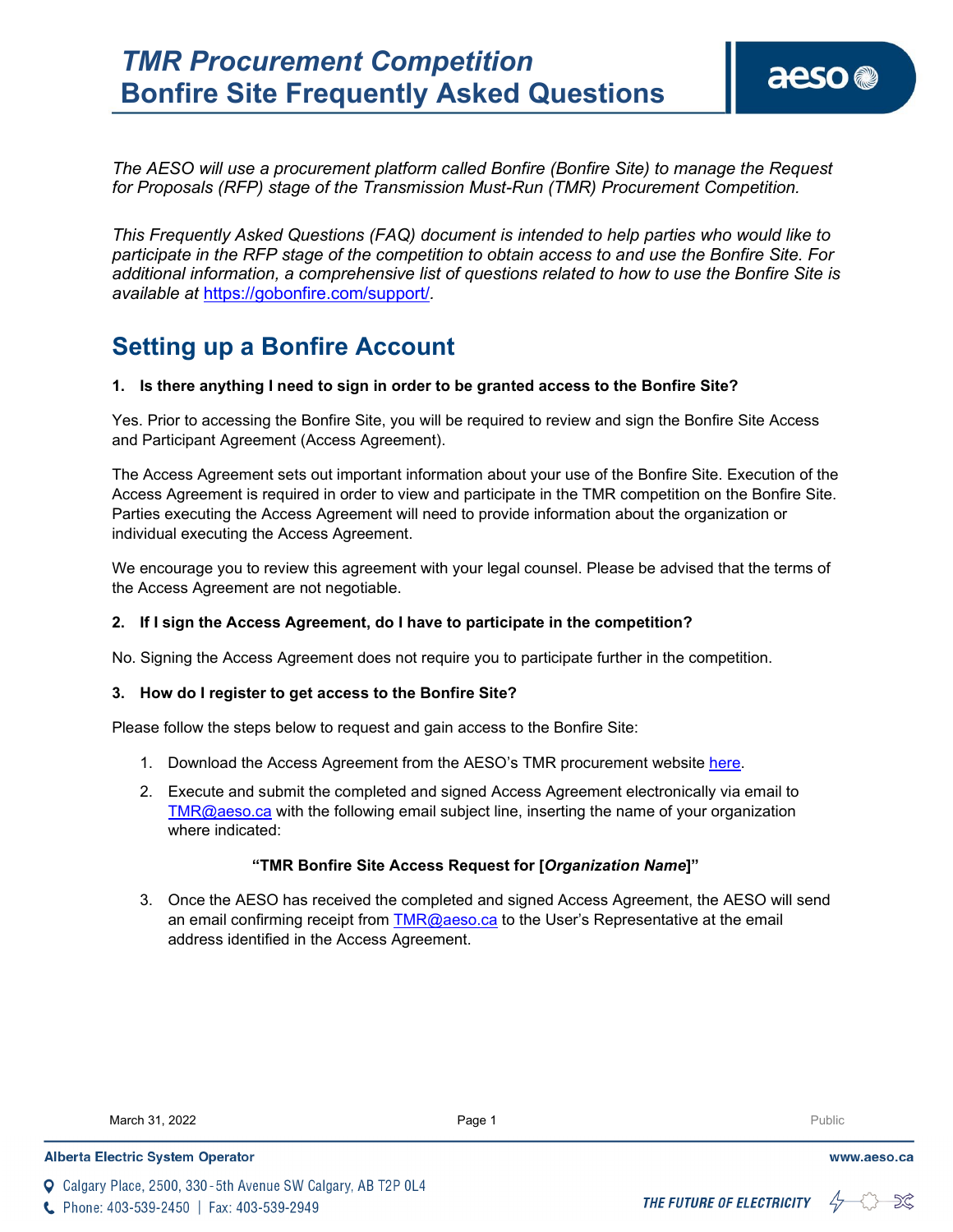

Following the AESO's confirmation of receipt of the completed and executed Access Agreement and completion of the registration process:

- The User's Representative will receive an email from [No-Reply@gobonfire.com](mailto:No-Reply@gobonfire.com) with a message stating:
	- "Alberta Electric System Operator has invited you to submit on their Transmission Must-Run (TMR)—Request for Proposals (RFP) opportunity."
- The User's Representative should click the "View Opportunities" link in the email to be directed to the Bonfire Site's registration webpage.
	- Each User's Representative that is not already registered for the Bonfire Site will be prompted to enter their organization name, first name, last name, email address and password to register for the Bonfire Site.
- Once registration is complete, the User's Representative will have access to the Bonfire Site.
- When the RFP stage opens on April 4, 2022, the User's Representative will be able to view the details associated with the RFP stage of the TMR competition.

For more information, please refer to the article here: [https://support.gobonfire.com/hc/en](https://support.gobonfire.com/hc/en-us/articles/360011135513-Vendor-Registration)[us/articles/360011135513-Vendor-Registration.](https://support.gobonfire.com/hc/en-us/articles/360011135513-Vendor-Registration)

#### **4. How many people from my company can register?**

A Bonfire user profile will be linked to the User executing the Access Agreement and can only contain one user email for login. If you have multiple individuals at your company who are interested in viewing the competition, it is strongly recommended that a shared mailbox be set up by your organization that is TMR-specific and used this for registration rather than having multiple individuals register in their personal capacity.

For detailed step-by-step instructions for Bonfire registration, please refer to the article here: [https://support.gobonfire.com/hc/en-us/articles/360011135513-Vendor-Registration.](https://support.gobonfire.com/hc/en-us/articles/360011135513-Vendor-Registration) Any further questions can be directed to [TMR@aeso.ca.](mailto:TMR@aeso.ca)

#### **5. I am not part of a company; can I sign up as an individual?**

Yes. Individuals will need to complete the same steps to register as outlined in this FAQ document.

#### **6. How can I update my account information?**

The User may change the User's Representative information by providing notice of such change to the AESO pursuant to the Access Agreement. A User can thereafter utilize the Bonfire account management tool to update the User's Representative information.

For more information, please refer to the article here: [https://support.gobonfire.com/hc/en](https://support.gobonfire.com/hc/en-us/articles/115012208088-Can-I-add-a-second-email-address-to-my-vendor-profile-)[us/articles/115012208088-Can-I-add-a-second-email-address-to-my-vendor-profile-](https://support.gobonfire.com/hc/en-us/articles/115012208088-Can-I-add-a-second-email-address-to-my-vendor-profile-)

Any further questions can be directed to  $TMR@aeso.ca$ .

#### **7. I am locked out of my account, what should I do?**

An account will become locked after too many consecutive failed login attempts. From that point on, you will receive a prompt to reset your password in order to unlock your account and successfully log in.

For more information, please refer to the article here: [https://support.gobonfire.com/hc/en](https://support.gobonfire.com/hc/en-us/articles/360009183194-What-do-I-do-if-my-account-is-disabled-)[us/articles/360009183194-What-do-I-do-if-my-account-is-disabled-](https://support.gobonfire.com/hc/en-us/articles/360009183194-What-do-I-do-if-my-account-is-disabled-)

Any further questions can be directed to  $TMR@$  aeso.ca.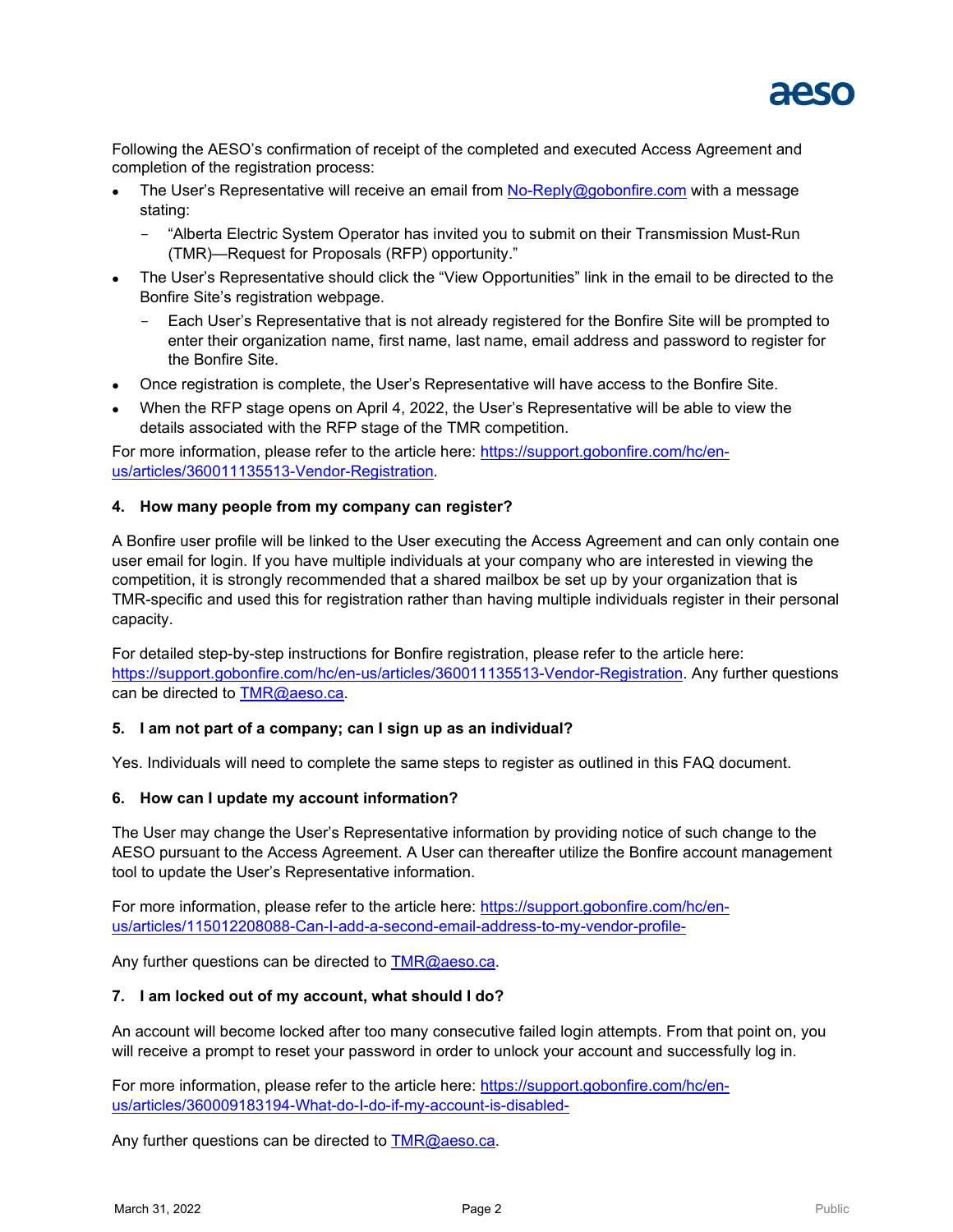# **Use of the Bonfire Site**

# **8. What will I use the Bonfire Site for?**

The Bonfire Site will be used:

- to view and download the RFP documents;
- for communications with the AESO during the RFP stage through the "Messages" section;
- to access the "Opportunity Q&A" feature where you can submit questions to the AESO and review the AESO's responses; and
- to submit RFP submissions and RFP proposals.

Please be advised that should any questions require the exchange of file attachments, this can be initiated upon request through the "Messages" section, using the "Opportunity Q&A" feature in Bonfire.

Note that parties interested in participating in the RFP stage are solely responsible for ensuring that they have obtained access to the Bonfire Site and have received the RFP and any addenda issued by the AESO.

For more information, please refer to the article here: [https://support.gobonfire.com/hc/en](https://support.gobonfire.com/hc/en-us/articles/360034424114-How-do-I-send-an-Attachment-as-a-Vendor-)[us/articles/360034424114-How-do-I-send-an-Attachment-as-a-Vendor-](https://support.gobonfire.com/hc/en-us/articles/360034424114-How-do-I-send-an-Attachment-as-a-Vendor-)

Any further questions can be directed to [TMR@aeso.ca.](mailto:TMR@aeso.ca)

# **Upload of Information/Security of Information**

### **9. How secure are the information/documents that I've uploaded?**

The AESO has completed a security and risk assessment of the Bonfire Site and is satisfied that the site provides appropriate security measures for the TMR competition.

For details on the security of your submissions and proposal, please refer to the FAQ article here: [https://support.gobonfire.com/hc/en-us/articles/200531186-How-do-I-know-my-submissions-will-be](https://support.gobonfire.com/hc/en-us/articles/200531186-How-do-I-know-my-submissions-will-be-secure-)[secure-](https://support.gobonfire.com/hc/en-us/articles/200531186-How-do-I-know-my-submissions-will-be-secure-)

### **10. How can I access technical support for the Bonfire Site?**

The Bonfire Site has technical support available and there are details regarding the availability of technical assistance in the article here: [https://support.gobonfire.com/hc/en-us/articles/360010532113-](https://support.gobonfire.com/hc/en-us/articles/360010532113-When-is-Bonfire-Support-available-) [When-is-Bonfire-Support-available-](https://support.gobonfire.com/hc/en-us/articles/360010532113-When-is-Bonfire-Support-available-)

# **Use of the Bonfire Site for TMR submissions and proposals**

# **11. Why is there a different process for uploading my RFP submissions for review by the AESO and comments on the draft TMR agreement versus uploading my RFP proposal?**

The Opportunity Q&A functionality in Bonfire allows the AESO to access uploaded files such as your RFP submission and comments on the draft TMR agreement for review and consideration throughout the RFP process. Due to the functionality in Bonfire for purposes of fairness and maintaining the integrity of the RFP competition, the AESO does not have the ability to view uploaded RFP proposal(s) until after the proposal deadline. Therefore any submissions that may require review by the AESO prior to the proposal deadline, and in accordance with the instructions set out in the RFP documents, must be submitted using the Opportunity Q&A functionality.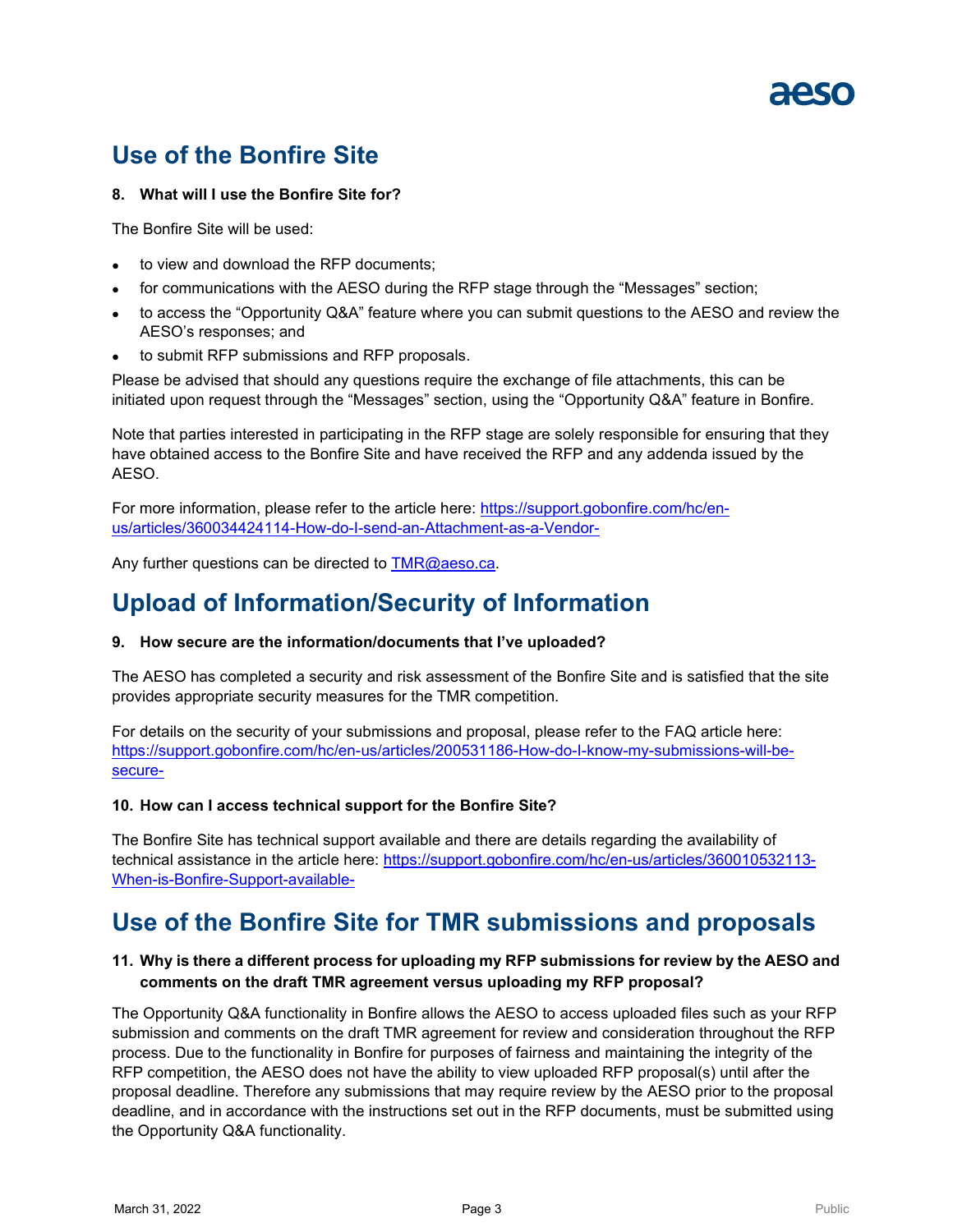

# **12. Will I need to upload my RFP initial fixed cost submission to the Bonfire Site?**

Yes. Participation in the RFP stage of the TMR competition is through the Bonfire Site and the RFP submission must be via the Bonfire Site using the Opportunity Q&A functionality for an electronic upload. Please log into the Bonfire Site and click the TMR competition portal. On the Details page, scroll down to the Messages heading and select the Opportunity Q&A tab and open the AESO-initiated message with the subject line "Initial Fixed Cost Submission" to upload your initial fixed cost submission using the attachment feature. Further details regarding RFP submissions will be provided in the RFP document.

For more information, please refer to the article here: [https://support.gobonfire.com/hc/en](https://support.gobonfire.com/hc/en-us/articles/360034424114-How-do-I-send-an-Attachment-as-a-Vendor-)[us/articles/360034424114-How-do-I-send-an-Attachment-as-a-Vendor-](https://support.gobonfire.com/hc/en-us/articles/360034424114-How-do-I-send-an-Attachment-as-a-Vendor-)

#### **13. If required, how do I upload my RFP revised fixed cost submission to the Bonfire Site?**

Please log into the Bonfire Site and click the TMR competition portal. On the Details page, scroll down to the Messages heading and select the Opportunity Q&A tab and open the AESO-initiated message with the subject line "Revised Fixed Cost Submission" to upload your revised fixed cost submission using the attachment feature. The AESO will only initiate a message if a revised fixed cost submission is required. Further details regarding RFP submissions will be provided in the RFP document.

For more information, please refer to the article here: [https://support.gobonfire.com/hc/en](https://support.gobonfire.com/hc/en-us/articles/360034424114-How-do-I-send-an-Attachment-as-a-Vendor-)[us/articles/360034424114-How-do-I-send-an-Attachment-as-a-Vendor-](https://support.gobonfire.com/hc/en-us/articles/360034424114-How-do-I-send-an-Attachment-as-a-Vendor-)

#### **14. How do I upload my comments on the draft TMR agreement?**

Please log into the Bonfire Site and click the TMR competition portal. On the Details page, scroll down to the Messages heading and select the Opportunity Q&A tab and open the AESO-initiated message with the subject line "TMR Comments – Draft TMR Agreement" to upload your comments on the draft TMR agreement using the attachment feature.

For more information, please refer to the article here: [https://support.gobonfire.com/hc/en](https://support.gobonfire.com/hc/en-us/articles/360034424114-How-do-I-send-an-Attachment-as-a-Vendor-)[us/articles/360034424114-How-do-I-send-an-Attachment-as-a-Vendor-](https://support.gobonfire.com/hc/en-us/articles/360034424114-How-do-I-send-an-Attachment-as-a-Vendor-)

#### **15. Will I need to upload my RFP proposal to the Bonfire Site?**

Yes. Participation in the RFP stage of the TMR competition is through the Bonfire Site and the RFP proposal must be via the Bonfire Site using its built-in functionality for an electronic upload. Further details regarding RFP proposals will be provided in the RFP document.

# **16. If I have a submission for review by the AESO or have questions about my participation in the competition and/or the competition documents, what should I do?**

Please log into the Bonfire Site and click the TMR competition portal. On the Details page, scroll down to the Messages heading and select the Opportunity Q&A tab to enter your question(s).

For more information, please refer to the following article here: [https://support.gobonfire.com/hc/en](https://support.gobonfire.com/hc/en-us/articles/115015333227-How-do-I-contact-the-Buyer-Project-Owner-)[us/articles/115015333227-How-do-I-contact-the-Buyer-Project-Owner-](https://support.gobonfire.com/hc/en-us/articles/115015333227-How-do-I-contact-the-Buyer-Project-Owner-)

#### **17. Can I start my proposal then resume it later?**

Yes. The Bonfire Site has the functionality to automatically save progress by a User, so you will not see a save button to manually save.

For further detail on this functionality and detailed step-by-step instructions with screenshots, please refer to the following article here: [https://support.gobonfire.com/hc/en-us/articles/215051718-Can-I-start-my](https://support.gobonfire.com/hc/en-us/articles/215051718-Can-I-start-my-submission-then-resume-it-later-Work-In-Progress-submissions-)[submission-then-resume-it-later-Work-In-Progress-submissions-](https://support.gobonfire.com/hc/en-us/articles/215051718-Can-I-start-my-submission-then-resume-it-later-Work-In-Progress-submissions-)